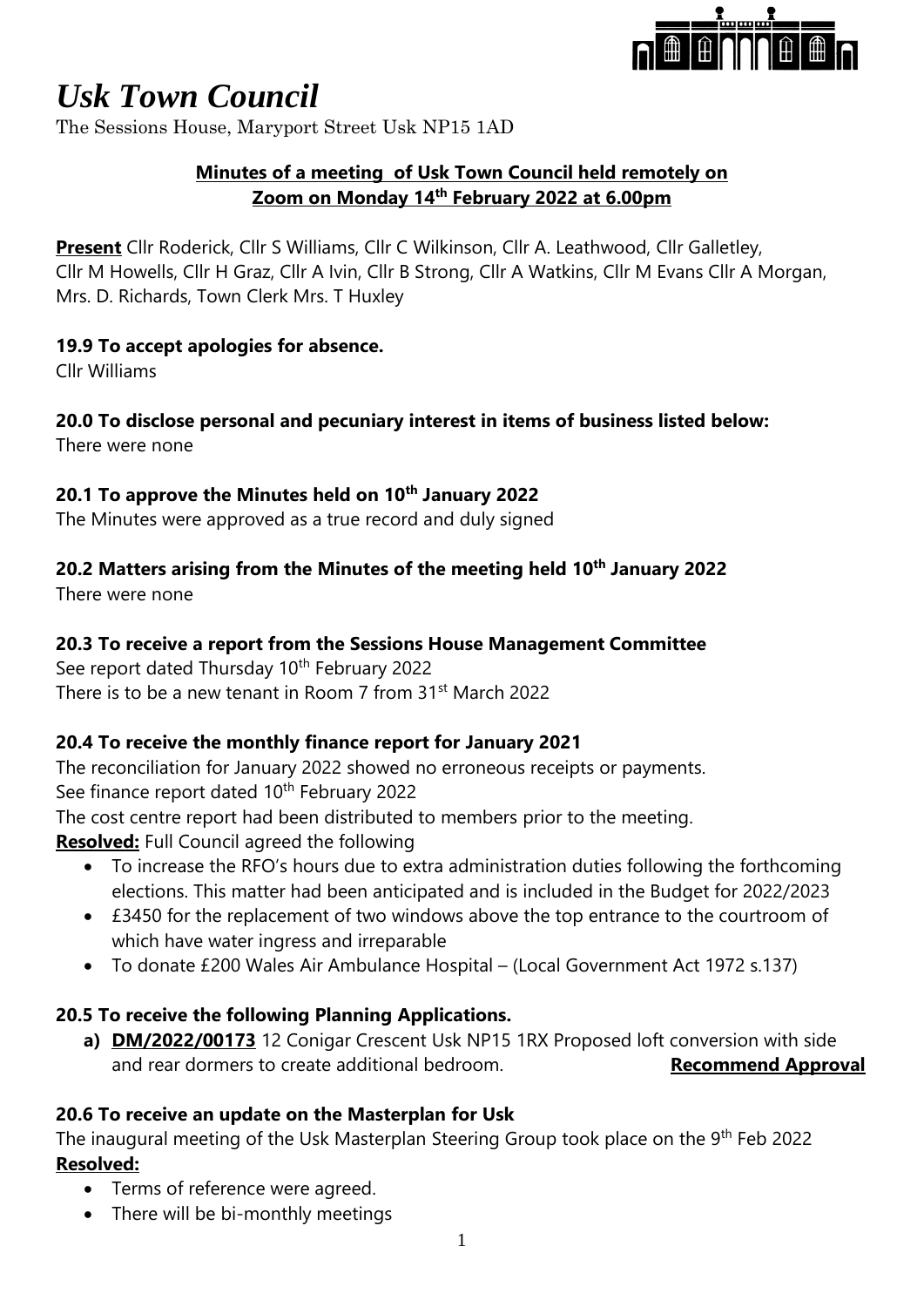

The Sessions House, Maryport Street Usk NP15 1AD

### Short Term Actions agreed upon

- Town Council to consider how to publicize and co-ordinate events. Possibly set up Task & Finish group to prepare a calendar of events
- To investigate reinstalling a permanent loop counter at the site on the end of Bridge Street which would provide continuous traffic data.
- MCC to prepare proposal regarding Town Council part funding a Civil Enforcement Officer
- A separate meeting to be arranged to discuss how best to engage with businesses.
- MCC to consider how to fund Bridge Street design stage. Area to be covered from Gwehelog junction through to The Island, Rugby Club and up Abergavenny Road to edge of town
- Town Council to consider setting up a meeting with regular bus users to inform future discussions.
- A new short-term action to improve pedestrian safety in and from Woodside was agreed.
- To enquire as to whether double yellow lines could be considered on the entrance/exiting of the Memorial Hall

# Medium & Long-Term Actions

There was limited discussion on the medium term and long-term action, these will be reviewed. It is expected that future meetings will focus on specific projects/issues rather than all actions. Next meeting will be after the elections on Wednesday 25<sup>th</sup> May 10.30am

# **20.7 To receive an update on the Digital Information Board**

**Resolved:** Cllr Williams will conduct a training session for members & staff on 17<sup>th</sup> Feb at 7pm

# **20.8 To receive an update on the proposed markets on the site of the former Usk Household Recycling Centre (UHRC)**

**Resolved:** Plans for the proposed markets are progressing

- The site has been cleared.
- All necessary documentation is being dealt with

# **a) To discuss the 'Licence to Occupy' from MCC relating to the former (UHRC) Resolved:**

- UTC needs to clarify a few issues in the Licence
- Clerk to follow up with MCC

# **20.9 To receive a report from the Events Committee**

- Usk Singing Group to host a St. David's Day Concert on 1<sup>st</sup> March at 7.30pm at Sessions House in aid of the Usk Mayor's Appeal
- The Casino Night has been re-scheduled for  $7<sup>th</sup>$  May 2022

# **21.9 To receive an update on the planned Platinum Jubilee celebrations**

Members were informed the lottery funding application has been successful

• The Events Committee are meeting regularly and plans for the event are progressing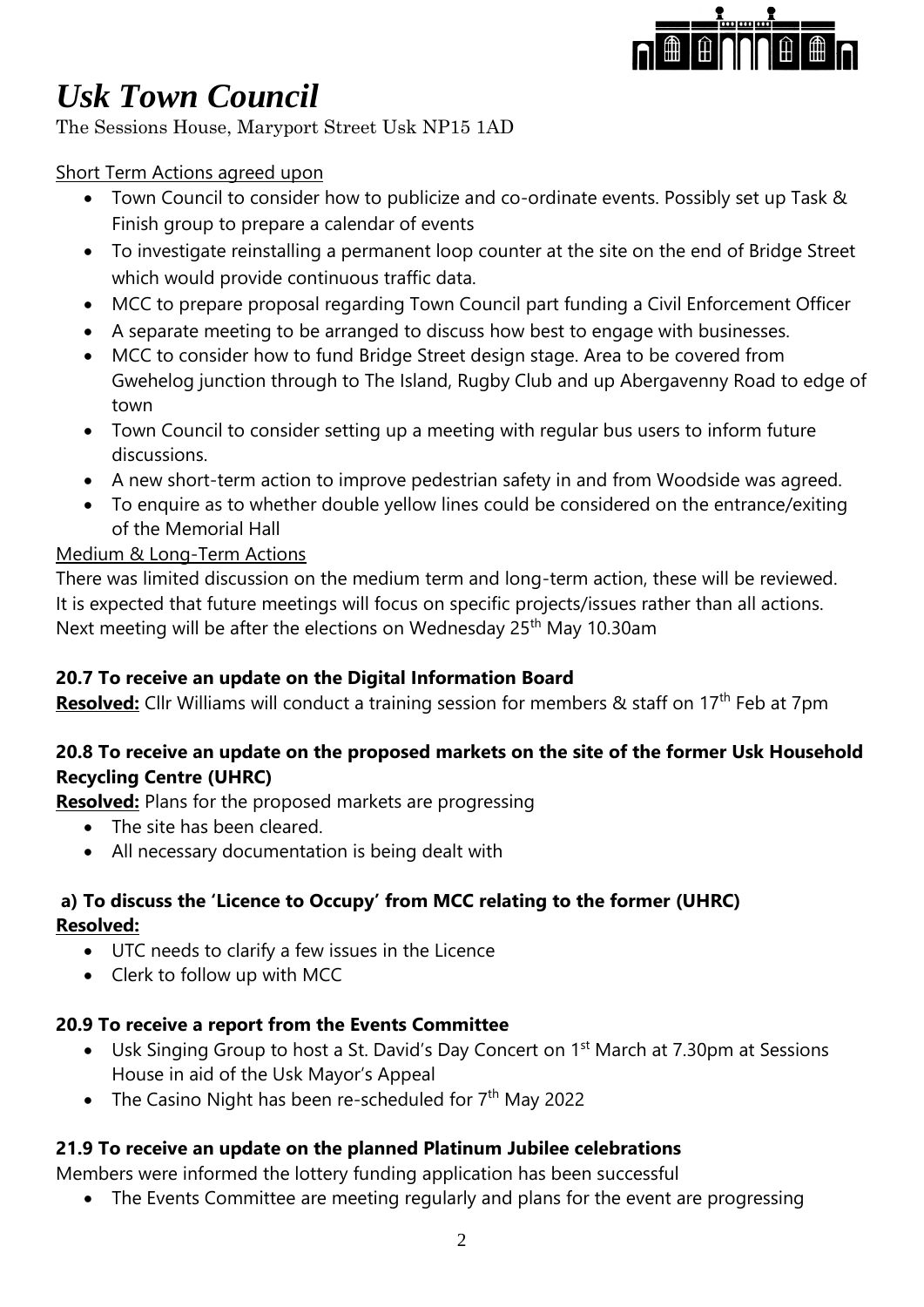

The Sessions House, Maryport Street Usk NP15 1AD

• There had been a well-attended inaugural meeting with residents to discuss plans for the Jubilee celebrations

### **22.0 To discuss a Memorial for The Platinum Jubilee.**

**Resolved:** Clerk to enquire about an armillary sphere as a memorial for the Platinum Jubilee

#### **22.1 To discuss the Christmas Reindeer Parade 2022 Resolved:**

Following discussion, it was resolved in principle to go ahead with the Reindeer Parade UTC to post a request on Facebook asking for volunteers (approx. thirty are required) to help with event

### **22.2 To receive an update from NRW Discharge of Sewage into the River Usk**

**Resolved:** Clerk to contact NRW to enquire as to what work has been carried out at the pumping station in Mill Street Close and ask why sewage is still being pumped into the River Usk

### **a) To discuss forming an independent group to help Angela Jones with the campaign to hold Welsh Water account for pollution in the River Usk.**

**Resolved:** Cllrs Howells, Ivin and Evans will look to form an action group with Angela Jones to help campaign against the pollution of the River Usk

### **22.3 To discuss renewal of membership to the Forest of Dean & Wye Valley Tourism Partnership**

Members were informed of updates regarding future activities and administration of Forest of Dean and Wye Valley Tourism.

**Resolved**: It was agreed to renew membership with Forest of Dean & Wye Valley Tourism

It was agreed to renew membership with Forest of Dean & Wye Valley Tourism

#### **22.4 To receive an update on Community Speed watch**

All the applicants have been vetted.

**Resolved:** It is hoped the scheme will be up & running soon.

#### **22.5 To receive an update on the Memorial Hall car park**

**Resolved:** Work is scheduled to start on 21<sup>st</sup> March 2022 for 6 weeks

### **22.6 To receive an update on Monmouthshire Councils Review of Parking in Usk** No update